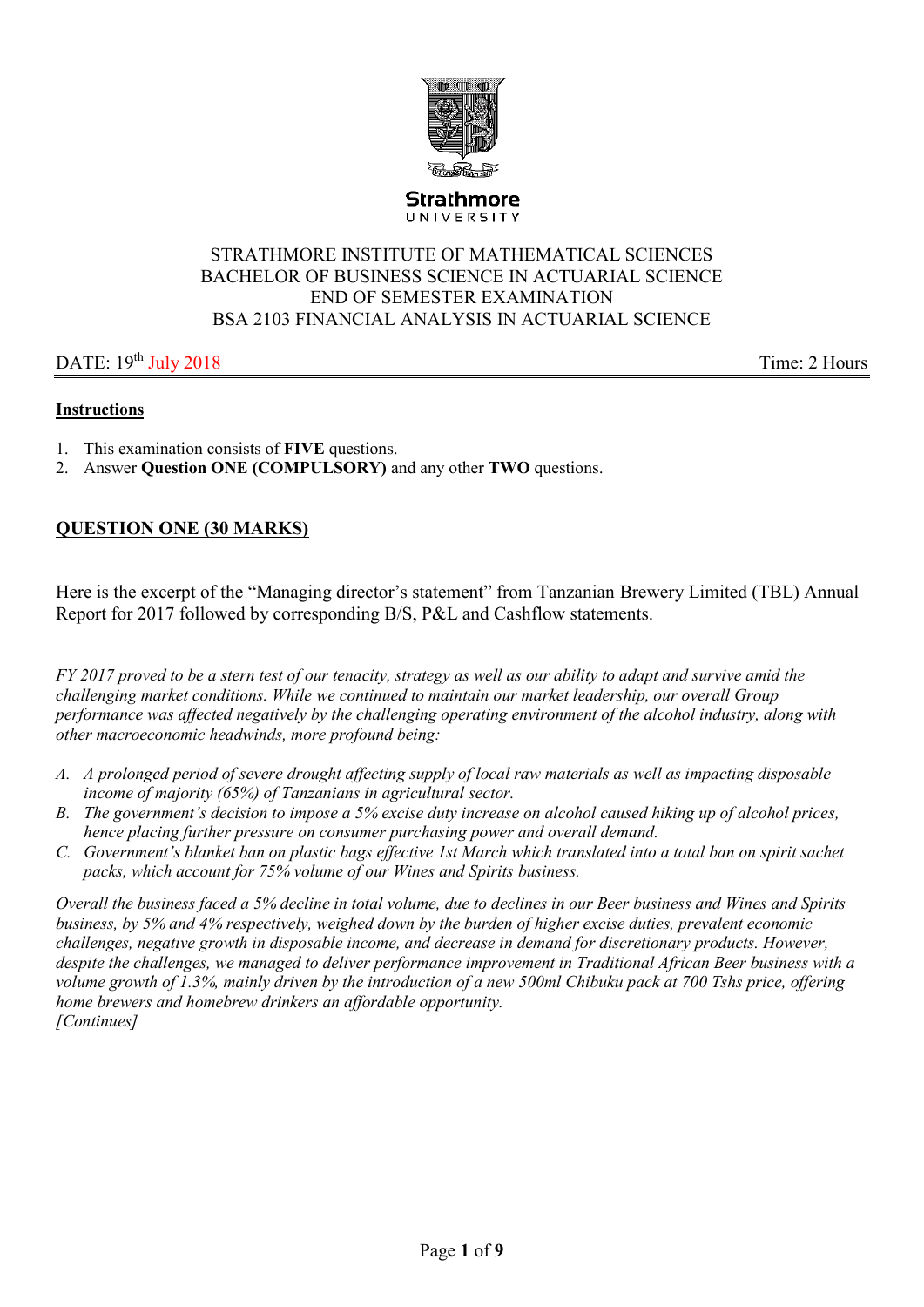| All values TZS Millions.          | 2017            | 2016                   | 2015                                   | 2014    |
|-----------------------------------|-----------------|------------------------|----------------------------------------|---------|
|                                   |                 |                        |                                        |         |
| Cash & Short Term Investments     | 78,774          | 39,238                 | 36,580                                 | 11,090  |
| Accounts Receivables, Gross       | 125,096         | 150,318                | 100,265                                | 70,696  |
| Bad Debt/Doubtful Accounts        | 26, 148         | $\frac{1}{2}$<br>3,778 | $-2,065$ -                             | 1,828   |
| Accounts Receivables, Net         | 98,948          | 146,540                | 98,200                                 | 68,868  |
| Other Receivables                 | 20,959          | 20,181                 | 55,371                                 | 12,413  |
| Total Accounts Receivable         | 119,907         | 166,721                | 153,571                                | 81,281  |
| Finished Goods                    | 26,022          | 26,356                 | 25,501                                 | 53,562  |
| Work in Progress                  | 10,132          | 6,708                  | 57,782                                 | 34,158  |
| Raw Materials                     | 93,539          | 98,958                 | 42,523                                 | 68,609  |
| Progress Payments & Other         | 4,382<br>$\sim$ | 5,142<br>$\sim 100$    | 3,547 $\vert$ -<br>$\sigma_{\rm{max}}$ | 4,961   |
| Inventories                       | 125,311         | 126,880                | 122,259                                | 151,368 |
| <b>Prepaid Expenses</b>           | 17,742          | 9,867                  | 8,098                                  | 9,531   |
| <b>Total Current Assets</b>       | 341,734         | 342,706                | 320,508                                | 253,270 |
|                                   |                 |                        |                                        |         |
| Buildings                         | 64,584          | 64,087                 | 66,420                                 | 53,696  |
| Machinery & Equipment             | 323,956         | 317,979                | 336,842                                | 302,973 |
| Construction in Progress          | 67,148          | 44,020                 | 24,890                                 | 41,118  |
| Other Property, Plant & Equipment | 82,902          | 80,891                 | 75,207                                 | 76,883  |
| Property, Plant & Equipment - Net | 538,590         | 506,977                | 503,359                                | 474,670 |
| Other Long-Term Investments       | 88              | 88                     | 88                                     | 88      |
| <b>Intangible Assets</b>          | 49,503          | 49,165                 | 49,086                                 | 48,981  |
| <b>Total Fixed Assets</b>         | 588,181         | 556,230                | 552,533                                | 523,739 |
|                                   |                 |                        |                                        |         |
|                                   |                 |                        |                                        |         |
| <b>Total Assets</b>               | 929,915         | 898,936                | 873,041                                | 777,009 |
|                                   |                 |                        |                                        |         |
|                                   |                 |                        |                                        |         |
| Short Term Debt                   | 1,953           | 24,690                 | 55,427                                 | 51,862  |
| Current Portion of Long Term Debt | 741             | 971                    | 750                                    | 2,625   |
| ST Debt & Current Portion LT Debt | 2,694           | 25,661                 | 56,177                                 | 54,487  |
| Accounts Payable                  | 117,062         | 75,289                 | 66,013                                 | 51,934  |
| Income Tax Payable                |                 | 2,230                  | 37,610                                 | 2,175   |
| Dividends Payable                 | 3,145           | 3,831                  | 3,166                                  | 2,470   |
| Other Current Liabilities         | 43,652          | 78,783                 | 42,602                                 | 61,807  |
| Total Current Liabilities         | 166,553         | 185,794                | 205,568                                | 172,873 |
|                                   |                 |                        |                                        |         |
| Long-Term Debt                    | 241             | 529                    | 1,500                                  | 2,250   |
| Provision for Risks & Charges     | 1,691           | 4,200                  | -                                      | 829     |
| Deferred Taxes                    | 43,465          | 50,323                 | 53,178                                 | 48,454  |
| Long-Term Liabilities             | 45,397          | 55,052                 | 54,678                                 | 51,533  |
|                                   |                 |                        |                                        |         |
| <b>Total Liabilities</b>          | 211,950         | 240,846                | 260,246                                | 224,406 |
|                                   |                 |                        |                                        |         |
| Total Shareholders' Equity        | 709,878         | 646,072                | 599,138                                | 542,958 |
| Acumulated Minority Interests     | 8,087           | 12,018                 | 13,657                                 | 9,645   |
| <b>Total Equity</b>               | 717,965         | 658,090                | 612,795                                | 552,603 |
| Liabilities & Equity              | 929,915         | 898,936                | 873,041                                | 777,009 |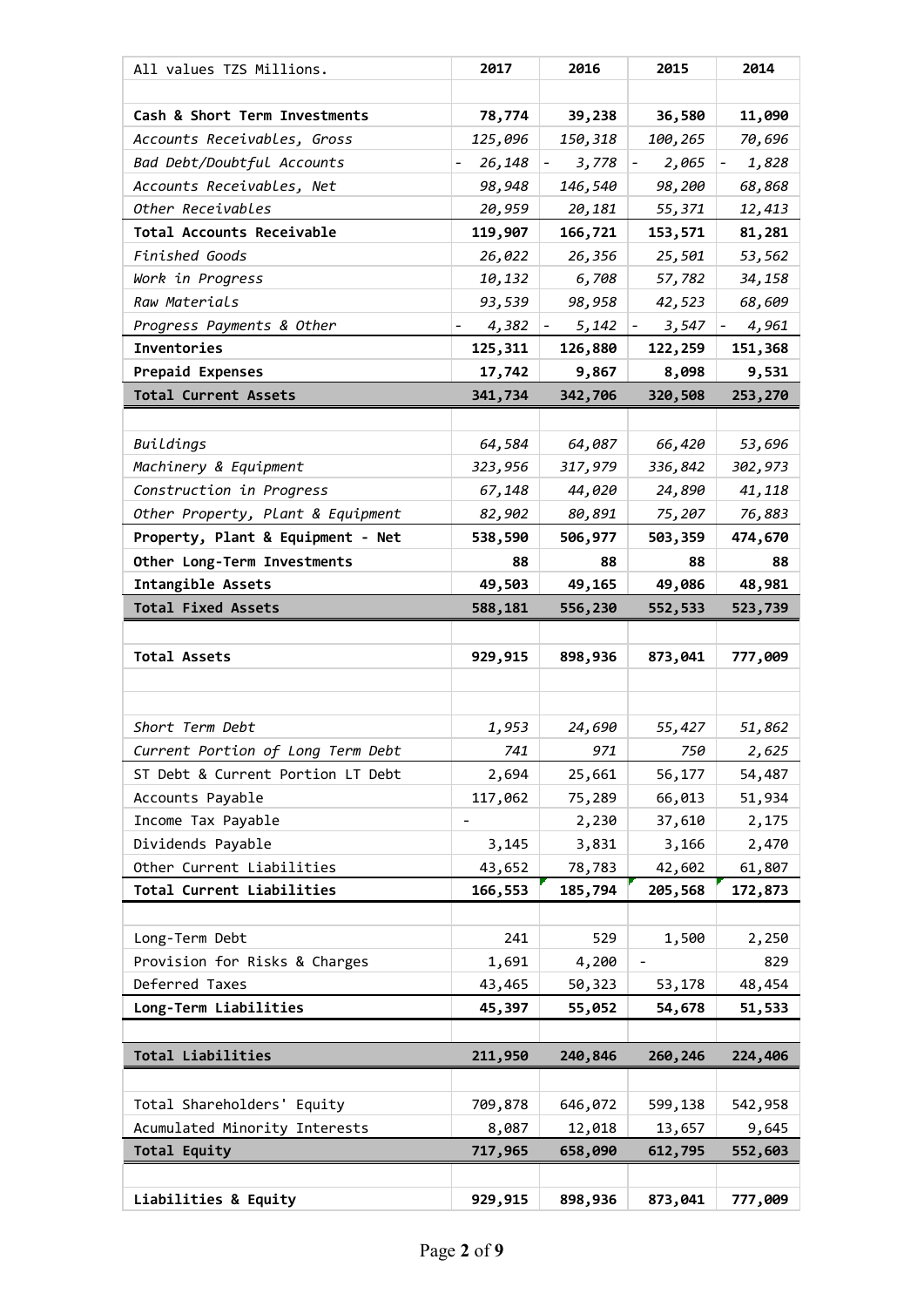| All values TZS Millions.       | 2017                              | 2016                              | 2015                              | 2014                              |
|--------------------------------|-----------------------------------|-----------------------------------|-----------------------------------|-----------------------------------|
| Sales/Revenue                  | 1,041,123                         | 1,112,608                         | 1,073,124                         | 979,651                           |
|                                |                                   |                                   |                                   |                                   |
| COGS excluding D&A             | 530,125                           | 525,120                           | 497,732                           | 436,727                           |
| Depreciation & Amortization    | 63,491                            | 49,294                            | 47,010                            | 40,386                            |
| Cost of Goods Sold incl. D&A   | 593,616                           | 574,414                           | 544,742                           | 477,113                           |
|                                |                                   |                                   |                                   |                                   |
| <b>Gross Income</b>            | 447,507                           | 538,194                           | 528,382                           | 502,538                           |
|                                |                                   |                                   |                                   |                                   |
| SG&A Expense                   | 204,416                           | 199,610                           | 204,480                           | 204,267                           |
| <b>EBIT</b>                    | 243,091                           | 338,584                           | 323,902                           | 298,271                           |
|                                |                                   |                                   |                                   |                                   |
| Non Operating Income/Expense   | 7,063<br>-                        | 1,918<br>$\overline{\phantom{0}}$ | 8,887<br>$\overline{\phantom{a}}$ | 1,262<br>$\overline{\phantom{0}}$ |
| Interest Expense               | 1,428<br>$\overline{\phantom{0}}$ | 8,854<br>$\overline{\phantom{0}}$ | 6,084<br>$\overline{\phantom{a}}$ | 4,290<br>$\overline{\phantom{a}}$ |
| Pretax Income                  | 234,600                           | 327,812                           | 308,931                           | 292,719                           |
|                                |                                   |                                   |                                   |                                   |
| Income Tax - Current Domestic  | 80,730                            | 102,116                           | 86,577                            | 81,973                            |
| Income Tax - Deferred Domestic | 7,570<br>$\overline{\phantom{0}}$ | 3,285<br>$\overline{\phantom{0}}$ | 5,799                             | 7,039                             |
| Income Tax                     | 73,160                            | 98,831                            | 92,376                            | 89,012                            |
|                                |                                   |                                   |                                   |                                   |
| <b>Consolidated Net Income</b> | 161,440                           | 228,981                           | 216,555                           | 203,707                           |
|                                |                                   |                                   |                                   |                                   |
| Minority Interest Expense      | 4,014<br>-                        | 6,073                             | 9,119                             | 7,257                             |
| Net Income                     | 165,454                           | 222,908                           | 207,436                           | 196,450                           |

| All values TZS Millions.              | 2017                                | 2016                                | 2015                                | 2014                                |
|---------------------------------------|-------------------------------------|-------------------------------------|-------------------------------------|-------------------------------------|
| Net Income before Extraordinaries     | 234,600                             | 327,812                             | 308,931                             | 292,719                             |
| Depreciation & Amortization           | 63,491                              | 49,294                              | 47,010                              | 40,386                              |
| Other Funds                           | 89,728                              | 85,768<br>$\overline{\phantom{a}}$  | 81,537<br>$\overline{\phantom{a}}$  | 72,509<br>$\overline{\phantom{a}}$  |
| <b>Funds from Operations</b>          | 208,363                             | 291,338                             | 274,404                             | 260,596                             |
| Receivables                           | 46,910                              | 20,449<br>$\overline{\phantom{a}}$  | 59,280                              | 10,707                              |
| Inventories                           | 680                                 | 5,682<br>$\overline{\phantom{a}}$   | 24,887                              | 18,747                              |
| Accounts Payable                      | 7,396                               | 8,487                               | 24,485                              | 6,298<br>$\overline{\phantom{a}}$   |
| Changes in Working Capital            | 54,986                              | 17,644                              | 9,908                               | 35,752                              |
|                                       |                                     |                                     |                                     |                                     |
| Net Operating Cash Flow               | 263,349                             | 273,694                             | 264,496                             | 224,844                             |
|                                       |                                     |                                     |                                     |                                     |
| Capital Expenditures (Fixed Assets) - | 96,002                              | 59,382                              | 84,931                              | 101,850<br>$\overline{\phantom{a}}$ |
| Capital Expenditures (Other Assets)   |                                     | 1,096<br>$\overline{\phantom{a}}$   | 709<br>$\overline{\phantom{a}}$     | 147<br>$\overline{\phantom{a}}$     |
| Sale of Fixed Assets & Businesses     | 494                                 | 1,248                               | 122                                 | 211                                 |
| Net Investing Cash Flow               | 95,508                              | 59,230<br>٠                         | 85,518                              | 101,786                             |
|                                       |                                     |                                     |                                     |                                     |
| Cash Dividends Paid - Total           | 103,911<br>$\overline{\phantom{a}}$ | 176,292<br>$\overline{\phantom{a}}$ | 146,768<br>$\overline{\phantom{a}}$ | 133,685<br>$\overline{\phantom{0}}$ |
| Issuance/Reduction of Debt, Net       | 518<br>$\overline{\phantom{a}}$     | 750<br>$\overline{\phantom{a}}$     | 2,625<br>$\overline{\phantom{0}}$   | 52,850<br>$\overline{\phantom{a}}$  |
| Change in Current Debt                |                                     | 750<br>$\overline{\phantom{a}}$     | $\overline{\phantom{a}}$            | $\overline{\phantom{a}}$            |
| Change in Long-Term Debt              | 518                                 | $\overline{\phantom{a}}$            | 2,625                               | 52,850                              |
| Other Funds/Uses                      |                                     | 7,701<br>$\overline{\phantom{a}}$   | 4,941<br>$\overline{\phantom{a}}$   | 8,377<br>$\qquad \qquad -$          |
| Net Financing Cash Flow               | 104,429                             | 184,743<br>٠                        | 154,334                             | 194,912                             |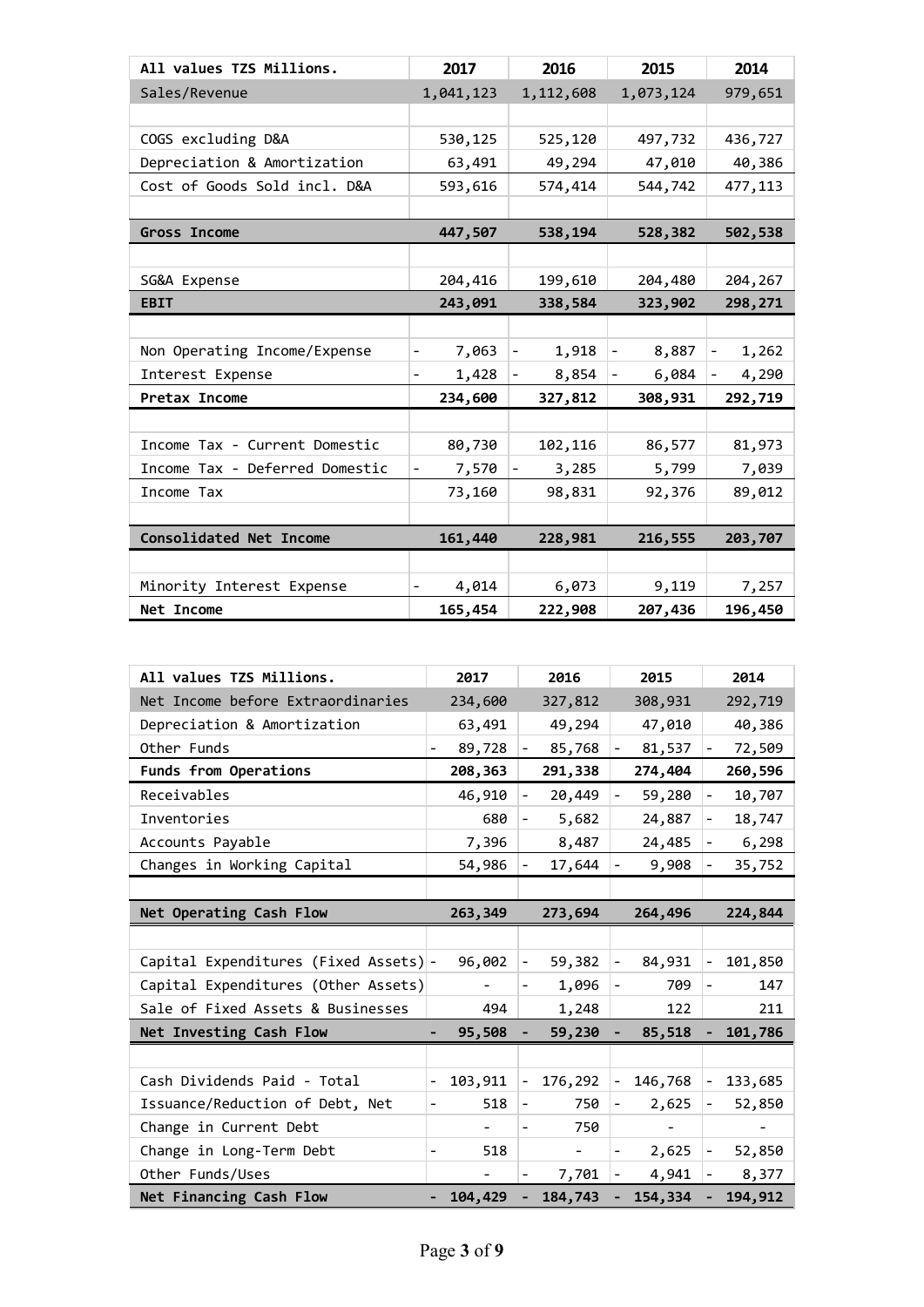### **QUESTION 1 (30 MARKS)**

- 1. The table on page 6 contains TBL ratios (2017 2014) and in the left column the same ratios for EABL (2017). Calculate missing ratios (grey cells) for TBL 2017. **(Each ratio carries 0.5 mark – 10 in total)**
- 

#### 2. Answer following questions **(Each question carries 4 marks – 20 in total)**

- i. What happened with TBL's Current Ratio in 2017 comparing with the previous years? What are the two main drivers of the change?
- ii. Comment on the differences between EABL and TBL Cash Conversion Cycles. What could be the causes of these differences and what does it tell us about their competitive position in the market?
- iii. TBL's ROA is significantly higher than that of EABL. On the other hand, EABL's ROE is much higher than that of TBL. How do you explain this?
- iv. Recall from the Genghis Capital report that several years ago, EABL heavily invested on their supply side (by enhancing agricultural production of the most important crud materials) whereas TBL focused on development of distribution systems to reach the rural areas.

Which two indicators (figures in the bellow table) testify about the results of these two strategies?

v. All numbers referring to TBL presented here are in Tanzanian shillings. For EABL data we used EABL's Annual Report for 2017 that is in Kenyan shillings.

What do you think, did we:

- (a) convert EABL's statements in Tanzanian shilling,
- (b) convert TBL's statements in Kenyan shillings,
- (c) neither nor?

Explain.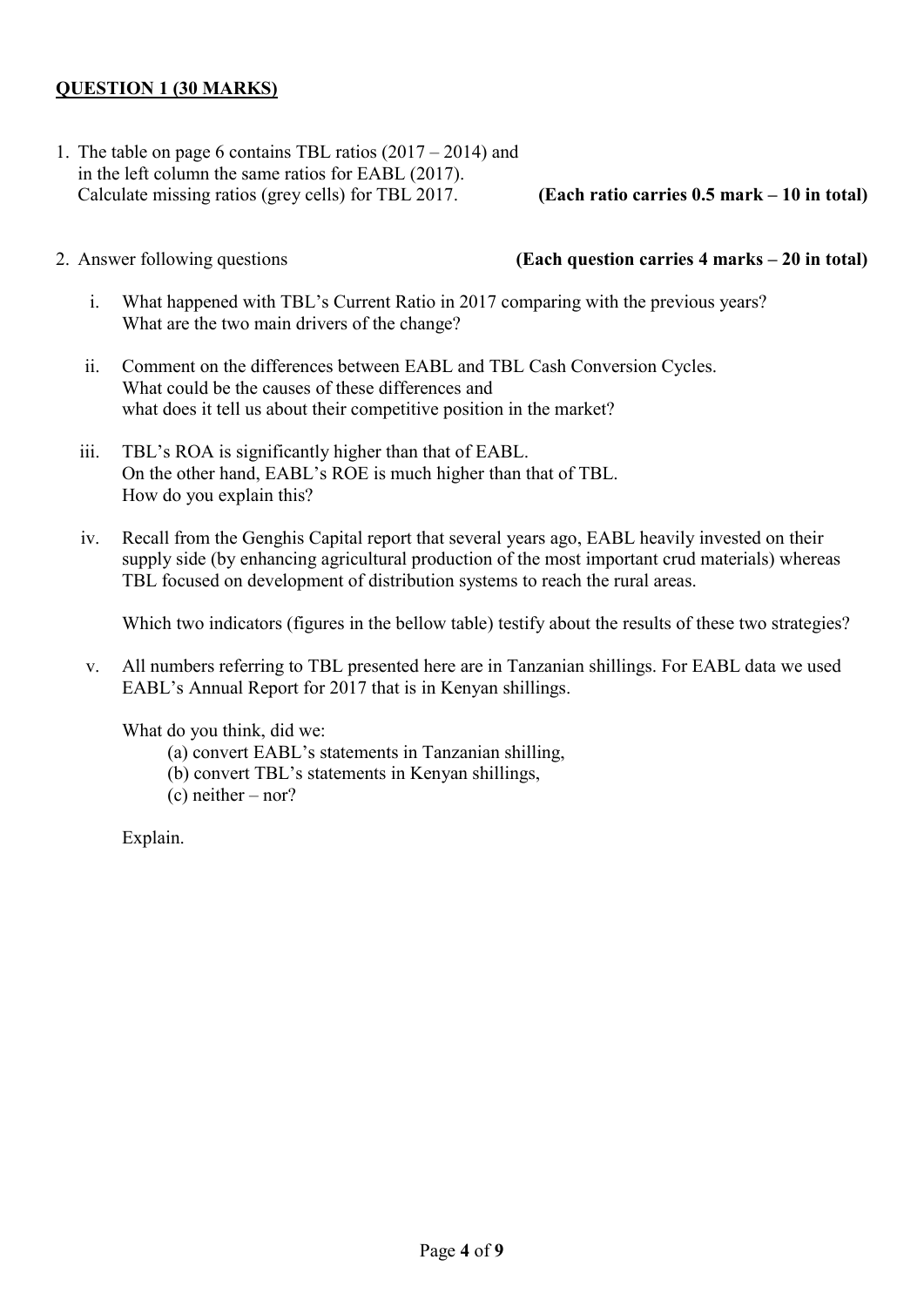| 2017   | EABL / TBL         | 2017  | 2016    | 2015    | 2014    |
|--------|--------------------|-------|---------|---------|---------|
|        |                    |       |         |         |         |
| 9%     | Revenue Growth     |       | 4%      | 10%     |         |
| 44%    | Gross Margin       |       | 48%     | 49%     | 51%     |
|        |                    |       |         |         |         |
|        | EBITDA             |       | 387,878 | 370,912 | 338,657 |
|        | EBITDA Growth      |       | 5%      | 10%     |         |
|        | EBITDA Margin      |       | 35%     | 35%     | 35%     |
|        |                    |       |         |         |         |
|        | <b>EBIT Growth</b> |       | 5%      | 9%      |         |
| 19%    | EBIT Margin        |       | 30%     | 30%     | 30%     |
|        |                    |       |         |         |         |
| $-17%$ | Net Income Growth  |       | 7%      | 6%      |         |
| 12%    | Net Income Margin  |       | 20%     | 19%     | 20%     |
|        |                    |       |         |         |         |
| 5.6    | Leverage           |       | 1.37    | 1.42    |         |
|        |                    |       |         |         |         |
| 6.5    | Avr. Rec t/o       |       | 6.9     | 9.1     |         |
| 5.0    | Avr. Inv t/o       |       | 4.2     | 3.6     |         |
| 1.8    | Avr. Pay t/o       |       | 7.4     | 8.4     |         |
| 38     | CCC                |       | 98      | 84      |         |
|        |                    |       |         |         |         |
| $-14%$ | Rec change         |       | 9%      | 89%     |         |
| $-8%$  | Inv change         | $-1%$ | 4%      | $-19%$  |         |
| $-5%$  | Pay change         |       | 14%     | 27%     |         |
|        |                    |       |         |         |         |
| 13%    | Return On Assets   |       | 26%     | 27%     |         |
| 78%    | Return On Equity   |       | 36%     | 38%     |         |
|        |                    |       |         |         |         |
| 1.0    | Current Ratio      |       | 1.8     | 1.6     | 1.5     |
| 0.7    | Quick Ratio        |       | 1.2     | 1.0     | 0.6     |
|        |                    |       |         |         |         |
| 20%    | Net Op. CF / Sales | 25%   | 25%     | 25%     | 23%     |
| 105%   | Net Op. CF / EBIT  | 108%  | 81%     | 82%     | 75%     |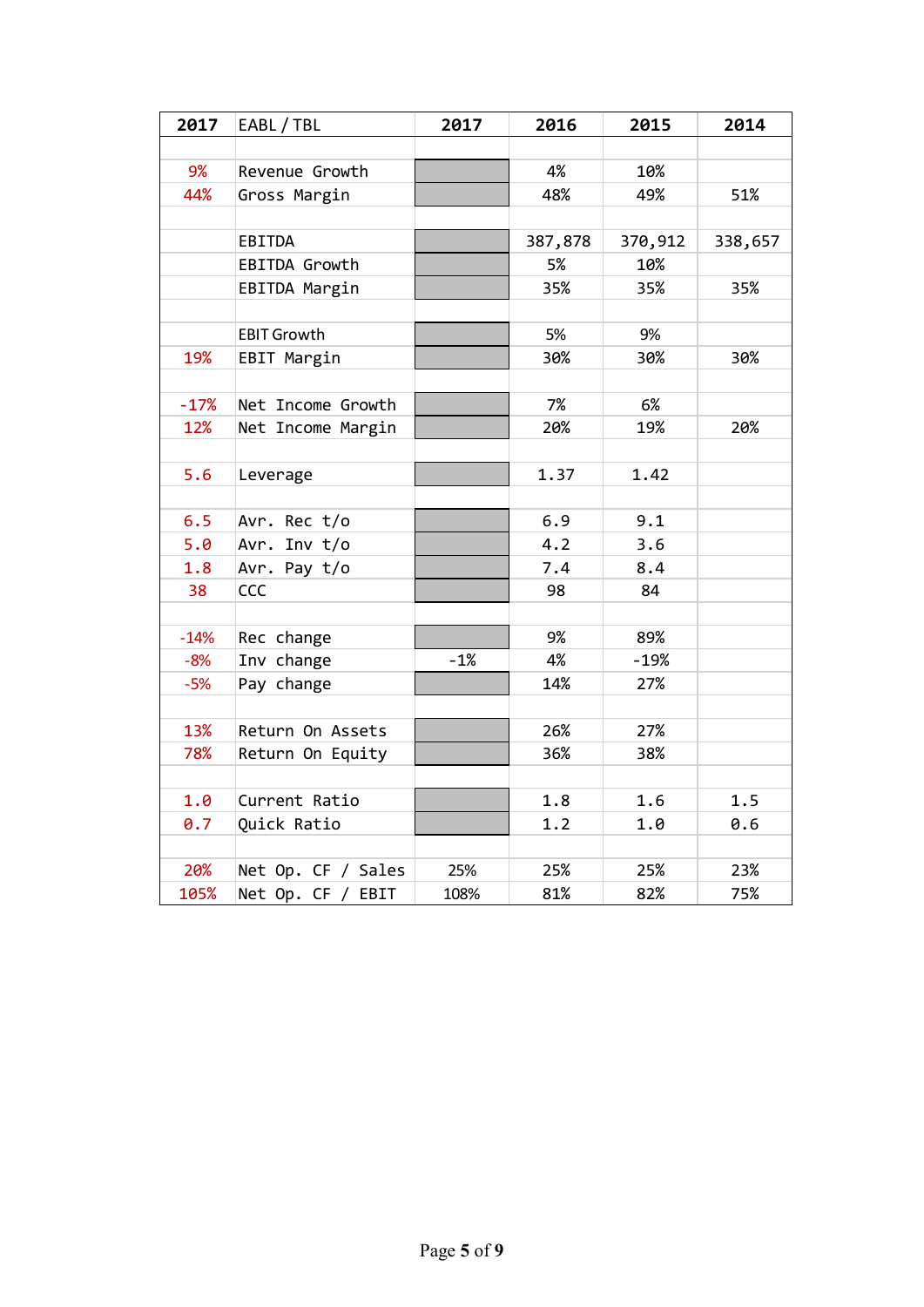#### **QUESTION 2 (20 MARKS)**

1. Construct a monthly budget for April through June 2017 using the information below. What is the total cash (need) in June 2015 considering the annual interest of 12% payable monthly? **(15 Marks)**

All figures are in KES thousands:

- o Wages payable monthly 400 o Principal payment on debt due in June 1,000
- o Interest payment due in June 120
- o Dividend payable in June 250
- o Addition to accumulated depreciation in June 880

|                          | Jan. 15                         | <b>Feb.15</b>                       | Mar. 15                         | 42,095                              | 42,125                          | 42,156                          |
|--------------------------|---------------------------------|-------------------------------------|---------------------------------|-------------------------------------|---------------------------------|---------------------------------|
|                          |                                 |                                     |                                 |                                     |                                 |                                 |
| Net Sales                | 1,200                           | 1,000                               | 900                             | 700                                 | 600                             | 1,000                           |
| Cash (20% sales)         | 240                             | 200                                 | 180                             |                                     |                                 |                                 |
| Receivables Beginning    | 1,920                           | 960                                 | 800                             |                                     |                                 |                                 |
| + Receivables (30 D) 80% | 960                             | 800                                 | 720                             |                                     |                                 |                                 |
| - Receivables Received   | 1,920                           | 960                                 | 800                             |                                     |                                 |                                 |
| Receivables End          | 960                             | 800                                 | 720                             |                                     |                                 |                                 |
| Cash Change              | 2,160                           | 1,160                               | 980                             |                                     |                                 |                                 |
|                          |                                 |                                     |                                 |                                     |                                 |                                 |
| Purchases                | 600                             | 500                                 | 450                             | 350                                 | 300                             | 500                             |
| Cash Purchases           | 180                             | 150                                 | 135                             | 105                                 | 90                              | 150                             |
| Payables Beginning       | 1,134                           | 1,260                               | 770                             | 665                                 | 560                             | 455                             |
| + Payables (60 D) 40%    | 420                             | 350                                 | 315                             | 245                                 | 210                             | 350                             |
| - Payables Paid          | 294<br>-                        | 840<br>$\overline{\phantom{a}}$     | 420<br>$\overline{\phantom{a}}$ | 350<br>$\overline{\phantom{a}}$     | 315<br>$\overline{\phantom{a}}$ | 245<br>$\overline{\phantom{0}}$ |
| Payables End             | 1,260                           | 770                                 | 665                             | 560                                 | 455                             | 560                             |
| Cash Change              | 54<br>$\overline{\phantom{0}}$  | 640<br>$\qquad \qquad \blacksquare$ | 240<br>$\blacksquare$           | 210<br>$\qquad \qquad \blacksquare$ | 195<br>$\blacksquare$           | 45<br>$\overline{\phantom{0}}$  |
|                          |                                 |                                     |                                 |                                     |                                 |                                 |
| Wages                    | 400                             | 400                                 | 400                             | 400                                 | 400                             | 400                             |
| Principal                |                                 |                                     |                                 |                                     |                                 |                                 |
| Interest                 | 120                             | 120                                 | 120                             | 120                                 | 120                             |                                 |
| Dividends                |                                 |                                     |                                 |                                     |                                 |                                 |
| Depreciation             |                                 |                                     |                                 |                                     |                                 |                                 |
| Cash Needs               | 520<br>-                        | 520<br>$\overline{\phantom{a}}$     | 520<br>$\overline{\phantom{a}}$ |                                     |                                 |                                 |
|                          |                                 |                                     |                                 |                                     |                                 |                                 |
| Cash Beginning           | 724<br>$\overline{\phantom{0}}$ | 862                                 | 862                             |                                     |                                 |                                 |
| Cash Change              | 1,586                           | $\blacksquare$                      | 220                             |                                     |                                 |                                 |
| Cash End                 | 862                             | 862                                 | 1,082                           |                                     |                                 |                                 |
|                          |                                 |                                     |                                 |                                     |                                 |                                 |
| Cash Minimum Balance     | 500                             | 500                                 | 500                             | 500                                 | 500                             | 500                             |
| Cash surplus/deficit     | 362                             | 362                                 | 582                             |                                     |                                 |                                 |

2. Explain how depreciation is accounted for in the cash budget. **(2 Marks)**

3. Working capital (WC) is defined as  $WC = CA - CL$ . What is the alternative explanation for working capital and when could a negative WC be good for a business? **(3 Marks)**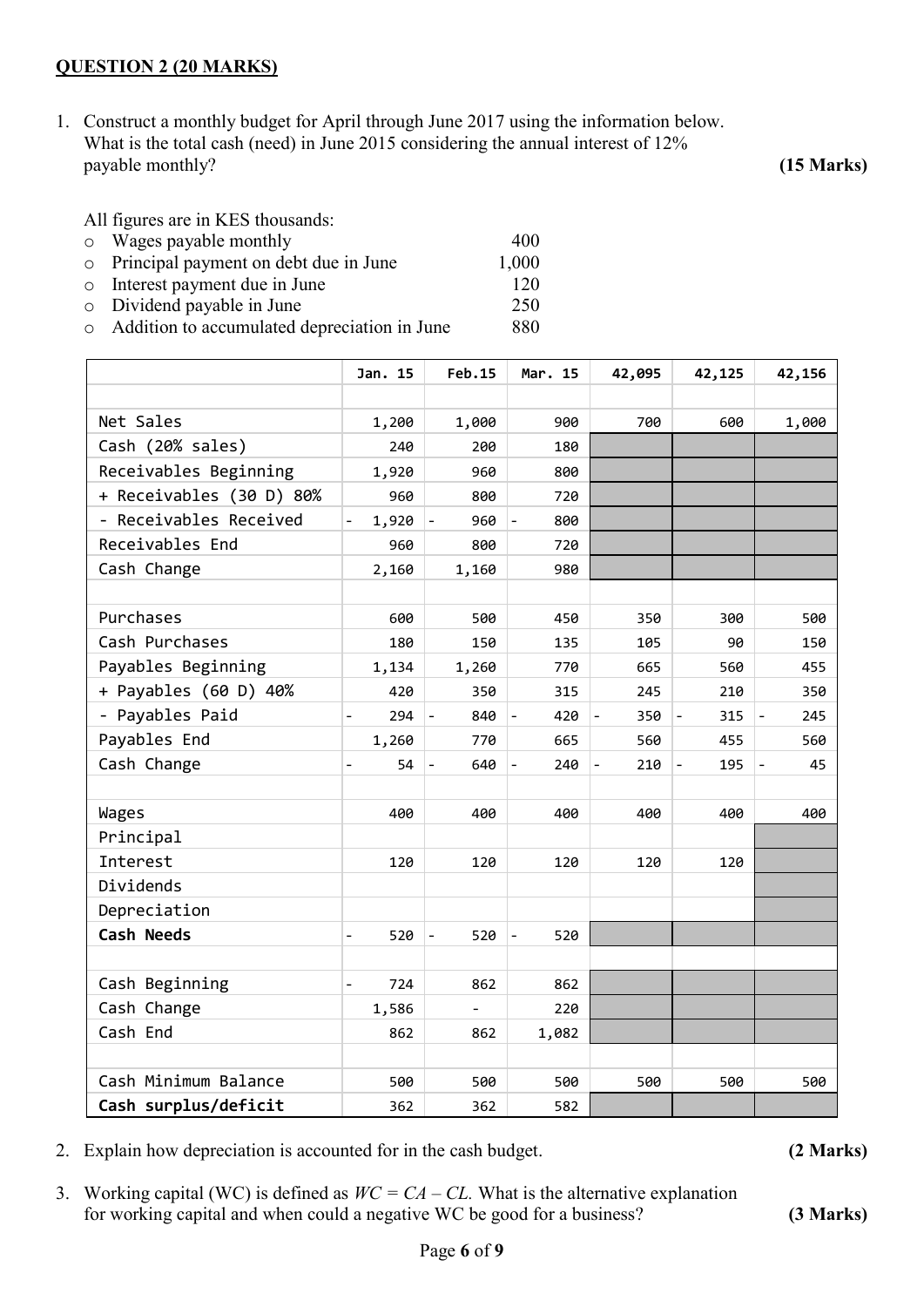## **QUESTION 3: (20 MARKS)**

| Year           | 2017      | 2016      |
|----------------|-----------|-----------|
| Net income     | 210,476   | 185,755   |
| Sales          | 4,818,808 | 3,617,816 |
| Debt           | 314,552   | 198,261   |
| Assets         | 4,136,792 | 3,501,548 |
| Profit margin  |           |           |
| Asset turnover |           |           |
| Equity         |           |           |
| Leverage       |           |           |
| <b>ROE</b>     |           |           |

You are provided with the following information relating to XZY Ltd for two years.

## **Required:**

| 1. Compute the return on equity (ROE) for the two years using DuPont Analysis.<br>ROE = Profit Margin * Asset Turnover * Leverage                                          | $(3 \text{ marks})$ |
|----------------------------------------------------------------------------------------------------------------------------------------------------------------------------|---------------------|
| 2. Briefly discuss the profitability, efficiency and leverage of XYZ Ltd and<br>hence the reason for the observed movement in ROE                                          | $(6 \text{ marks})$ |
| 3. Cash and profit are important to any business. However, it's often said that "Cash is king."<br>In the session we added: "But not any cash!" Explain what does it mean. | $(3 \text{ marks})$ |
| 4. What is the difference between cost leadership and differentiation in strategy?                                                                                         | $(3 \text{ marks})$ |
| 5. During the sessions we discussed that there are "only" 3 types of business transactions.<br>State what they are by giving an example for each type.                     | (5 Marks)           |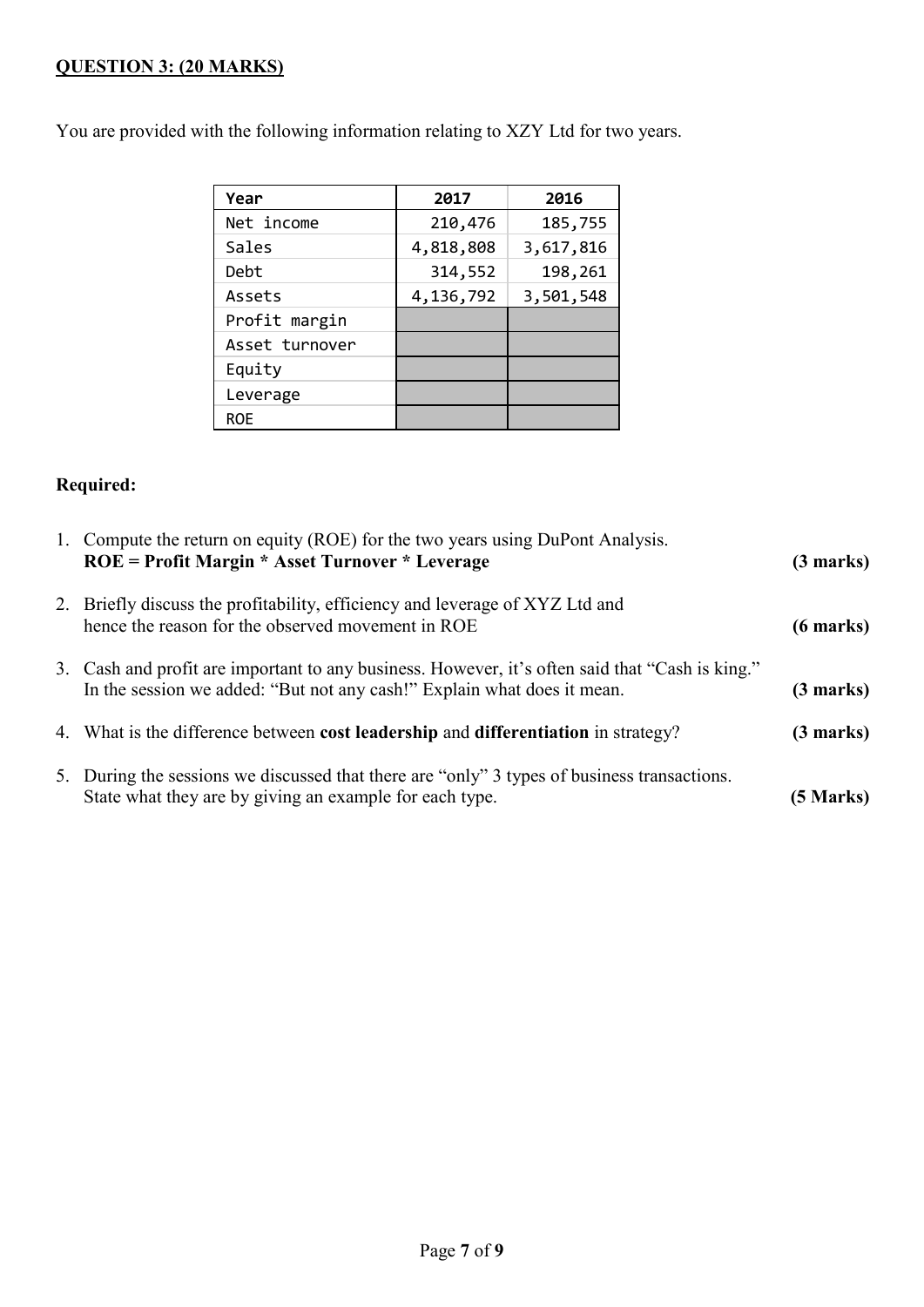### **QUESTION 4 (20 MARKS)**

ABC Ltd is a developer, manufacturer, and marketer of medical diagnostic products. Below, are selected financial data for the company for the period 2013 to 2017.

|                                    | 2013 | 2014  | 2015  | 2016  | 2017  |
|------------------------------------|------|-------|-------|-------|-------|
|                                    |      |       |       |       |       |
| Profit margin                      | 11%  | 10%   | 13%   | 14%   | 17%   |
| Retention ratio                    | 91%  | 92%   | 93%   | 92%   | 87%   |
| Asset turnover                     | 0.66 | 0.64  | 0.80  | 0.89  | 0.86  |
|                                    |      |       |       |       |       |
| Assets (end of year, KES millions) | 8.30 | 10.27 | 13.13 | 19.46 | 28.35 |
| Equity (end of year, KES millions) | 7.29 | 9.09  | 10.79 | 15.29 | 22.03 |
|                                    |      |       |       |       |       |
| <b>ROA</b>                         | 12%  | 11%   | 9%    | 7%    | 6%    |
| <b>ROE</b>                         | 14%  | 12%   | 12%   | 9%    | 8%    |
|                                    |      |       |       |       |       |
| Leverage                           | 1.14 | 1.13  | 1.22  | 1.27  | 1.29  |
| Growth rate in sales (%)           | 26%  | 19%   | 60%   | 65%   | 41%   |
|                                    |      |       |       |       |       |
| Assets to equity                   |      |       |       |       |       |
| Sustainable growth rate $(g^*)$    |      |       |       |       |       |

*Note: Assets to equity ratio is computed using equity at beginning of period*

| 1. Calculate ABC's annual sustainable growth rate for the years 2013-2017.                                                                              | $(8 \text{ marks})$ |
|---------------------------------------------------------------------------------------------------------------------------------------------------------|---------------------|
| 2. Comparing ABC's sustainable growth rate with its actual growth rate in sales,<br>what growth management problems did ABC Ltd. face over this period? | $(2 \text{ marks})$ |
| 3. How can the company cope with these problems?                                                                                                        | $(4 \text{ marks})$ |
| 4. What is the danger if actual growth is below sustainable growth rate?                                                                                | $(2 \text{ marks})$ |
| 5. How can a company cope with this?                                                                                                                    | (4 marks)           |